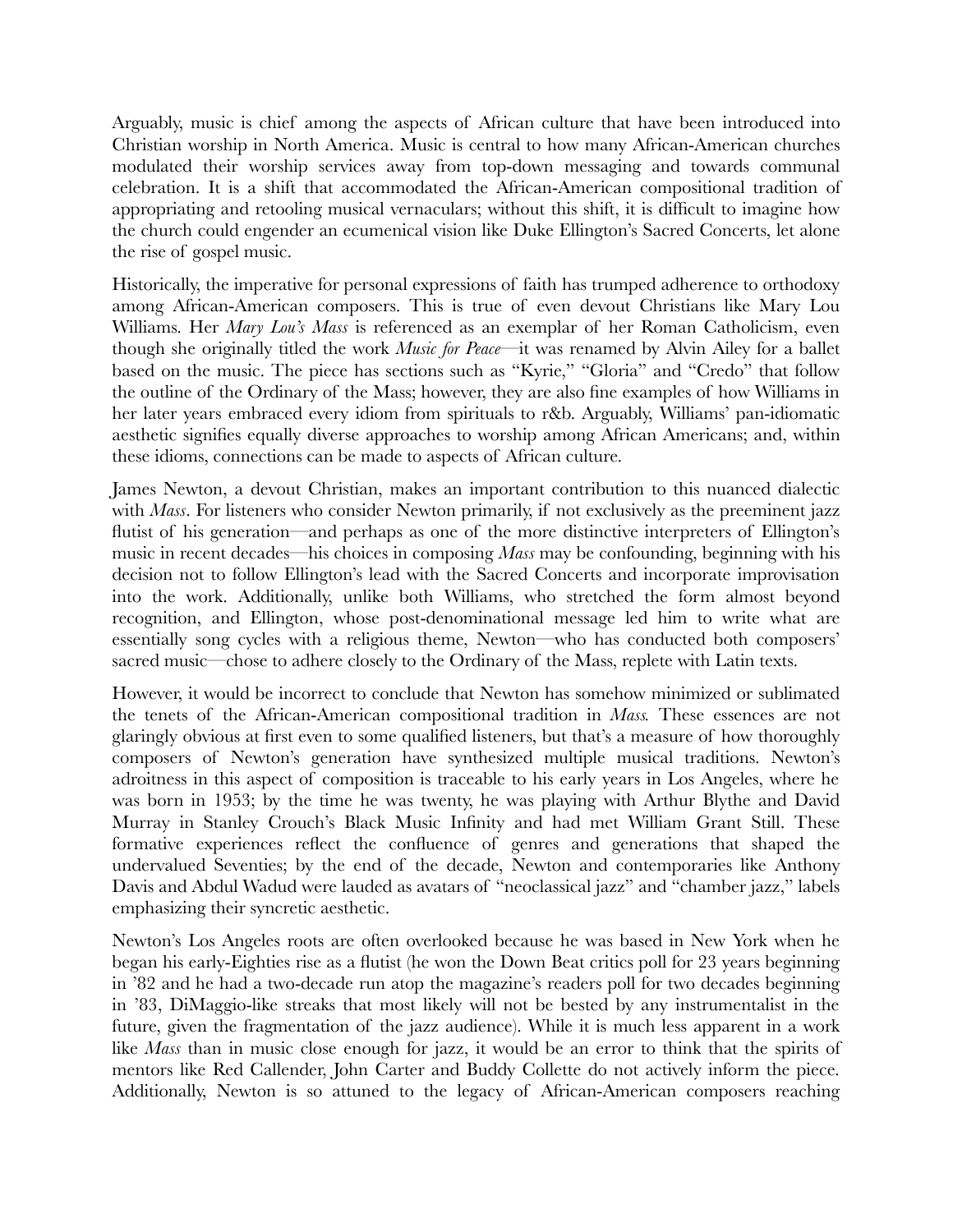beyond jazz—particularly those with Los Angeles connections like Charles Mingus, whose "jazzical" music in the early and mid-1950s was arguably a precursor to Third Stream, and Eric Dolphy, who performed Edgard Varèse's *Density 21.5* and penned a memorable paean to Severino Gazzelloni—that it would be highly improbable that the essences of their music would not to seep into *Mass.*

They have; ironically, the solemnity of the liturgical setting arguably masks them more than would most probably be the case in a secular work. In the "Gloria," Newton inserted a single measure of solo bass before the four voices reenter after an instrumental passage. It slips by on first hearing, registering only as a shrewd transitional device. Yet layers of meaning come to light when perusing the score, which bears the instruction: "*come Charles Mingus un poco rubato."* Instead of refitting one of Mingus's compositional gambits or disguising a signature phrase, Newton hears the touch and the rapport with time that Mingus the bassist would bring to the material. It is a small detail in the overall scheme of the *Mass,* but it demonstrates the thorough, effectively camouflaging distillation of Newton's many inspirations. Something of the same can be said of the luminous solo vibraphone that opens the "Agnus Dei," which was inspired by Bobby Hutcherson, another Los Angeles–born innovator routinely identified with the New York scene where he initially made his mark through his enduring mid-Sixties recordings, including sessions with Dolphy. Again, Newton's approach in this passage—as well as the keening exchange between vibraphone and clarinet later in the "Agnus Dei"—is well removed from the standard jazz practice of copping licks; subsequently, like Mingus's, Hutcherson's spirit inhabits the piece, not his work product.

There are parts of *Mass* where the sources of Newton's inspiration are more readily identifiable. The "Gloria" has flashes of a Carteresque centrifugal force, where the darting lines and the interplay between suspenseful pauses and short percussive phrases exemplify the clarinetist's approach to polyphony. In its earliest form, jazz polyphony is a collective elaboration of a single melody; even though some of the voices may be fragmentary, they are clearly tethered to the theme. Carter, however, effectively cut the strings, which produces somewhat contrary results. Without any overt ornamental function, each line gains autonomy; at the same time, the interdependence of each line on the others that is found in fugue is intensified—take one voice out from these exchanges in the "Gloria*,"* or similar instrumental and vocal passages in the "Sanctus", and the music collapses. Notably, Newton first documented this aspect of his writing on *Mystery School* (India Navigation), an album of wind quintet music featuring both Carter and Callender, recorded in 1980, the mid-point of a particularly fruitful period where Newton also performed in Carter's quintet and in the octet that recorded *Dauhwe* (1982; Black Saint), the first of the five suites comprising Carter's epic cycle, *Roots and Folklore: Episodes in the Development of American Folk Music*. In the subsequent three decades, Newton has made the method his own.

The Los Angeles thread of Newton's *Mass* is the most place-specific of the work's many entwined narratives. However, when the City of Angels is considered as a terminus of both the chariot and train tropes that run through African American history, the initially disparate ideas of the Mass and the narratives of the Diaspora are revealed as overlapping, the conceptual distance between the local and the cosmic all but eliminated in the process. Both the chariot and train tropes signified the deliverance of African Americans from the evils of slavery and later forms of oppression. In this context, there is a substantial degree of synonymy between the chariot carrying one home—or, for that matter, Dizzy Gillespie's sweet Cadillac—the boxcar in which one steals away, and the God who, in both the "Gloria" and the "Agnus Dei," is praised for taking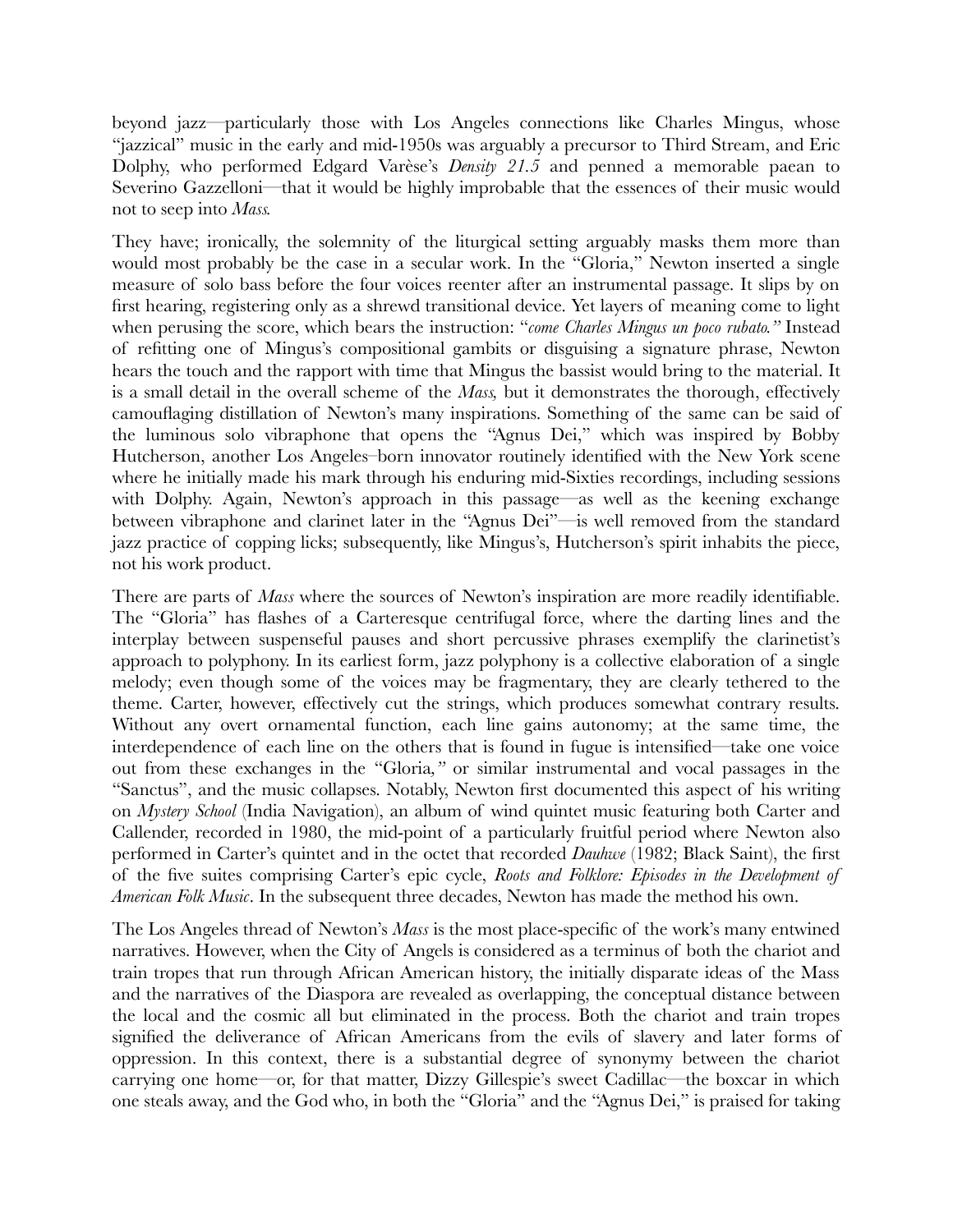away the sins of the world. The importance of the Exodus in the African-American assimilation of Christianity is further evidenced by the singular resonance of "Go Down, Moses" with its refrain of "Let my people go," and the "Walk in Egypt," which was another name for the ring ritual, the earliest connection of African practice with Christianity in North America.

Jazz is deliverance from the quotidian—it washes away the dust of everyday life, as Art Blakey eloquently noted. Its journey from brothels through floor shows and clubs, to concert halls, opera houses, and cathedrals can be troped as an exodus, one that has been largely led by composers who initially sought legitimate status for the music, and who presently continue to buttress the cultural significance of the music. Each generation of composers has found itself at the crossroads of American and European vernaculars and methods; and even if their music did not make explicit references, it was tinged to various degrees by European sources. This is not exclusive to jazz modernists—Jelly Roll Morton and Sidney Bechet quoted arias from Italian operas in their solos. Yet, there is a history of emergent jazz composers being routinely identified —sometimes permanently—with composers who then represented the new in Europe. References to Bartók and Stravinsky continue to be front-loaded into commentaries about Cecil Taylor's early music, even though the passing decades have confirmed their secondary impact upon the pianist's music. Similarly, Boulez and Stockhausen have all but been grafted onto Anthony Braxton's compositional DNA in critical studies, despite the numerous quantum leaps his music has taken since the 1960s.

Newton is something of an omnivore in this regard, citing Bach and Stravinsky's masses and cantatas, as well as the operas of Messiaen, Puccini and Verdi as touchstones. While Newton does not appropriate materials from European composers, he does occasionally utilize their methods, his use of Bach-derived counterpoint in the "Kyrie" being a salient example in his *Mass.* However, its usage here should not be considered in isolation, but in juxtaposition with those passages of the "Kyrie" that draw on the harmonic contours of Billy Strayhorn's "Chelsea Bridge." Newton does not attempt an overt synthesis of the two traditions; rather, he lets their colors reverberate against each other like the heraldic stripes of a Kenneth Noland chevron. In doing so, the "Kyrie" becomes emblematic of Makanda Ken McIntyre's observation that the African-American aesthetic is a both/and proposition. Arguably, the cohabitation of materials from different traditions is the prerequisite of synthesis. It is notable that this occurs at the beginning of Newton's *Mass;* the subsequent melding of traditions in the work is a fitting metaphor for the unity obtained through worship.

*Between the Cherubim* for solo piano and the song *In a Moment, in the Twinkling of an Eye* complement Newton's *Mass* both in terms of musical statements and messages of faith. Newton's writing for piano in the *Mass* is flecked with flourishes that exude the spontaneity of improvisation, a quality present throughout *Between the Cherubim.* Inspired by Psalm 80, which is addressed to the "chief Musician," Newton divides the piece into three sections, which are dedicated to, respectively, pianists Jason Moran, the late Don Pullen, and Emanuele Torquati, who premiered the work in 2008. Newton stops far short of drawing upon the signatures of the jazz pianists; however, he employs devices that can be construed as extrapolations of their styles. The first section is peppered with phrases that turn on a dime, introducing contrasts in tone and rhythmic feel, a gambit Moran has exquisitely refined over the past twenty years. Serpentine lines for the right hand stream through the second section, which evoke Pullen's breathtaking sweeps of the keyboard, albeit with a markedly different articulation. The grace of Messiaen is a sub-text throughout the piece, a presence undoubtedly nurtured through Newton and Torquati's shared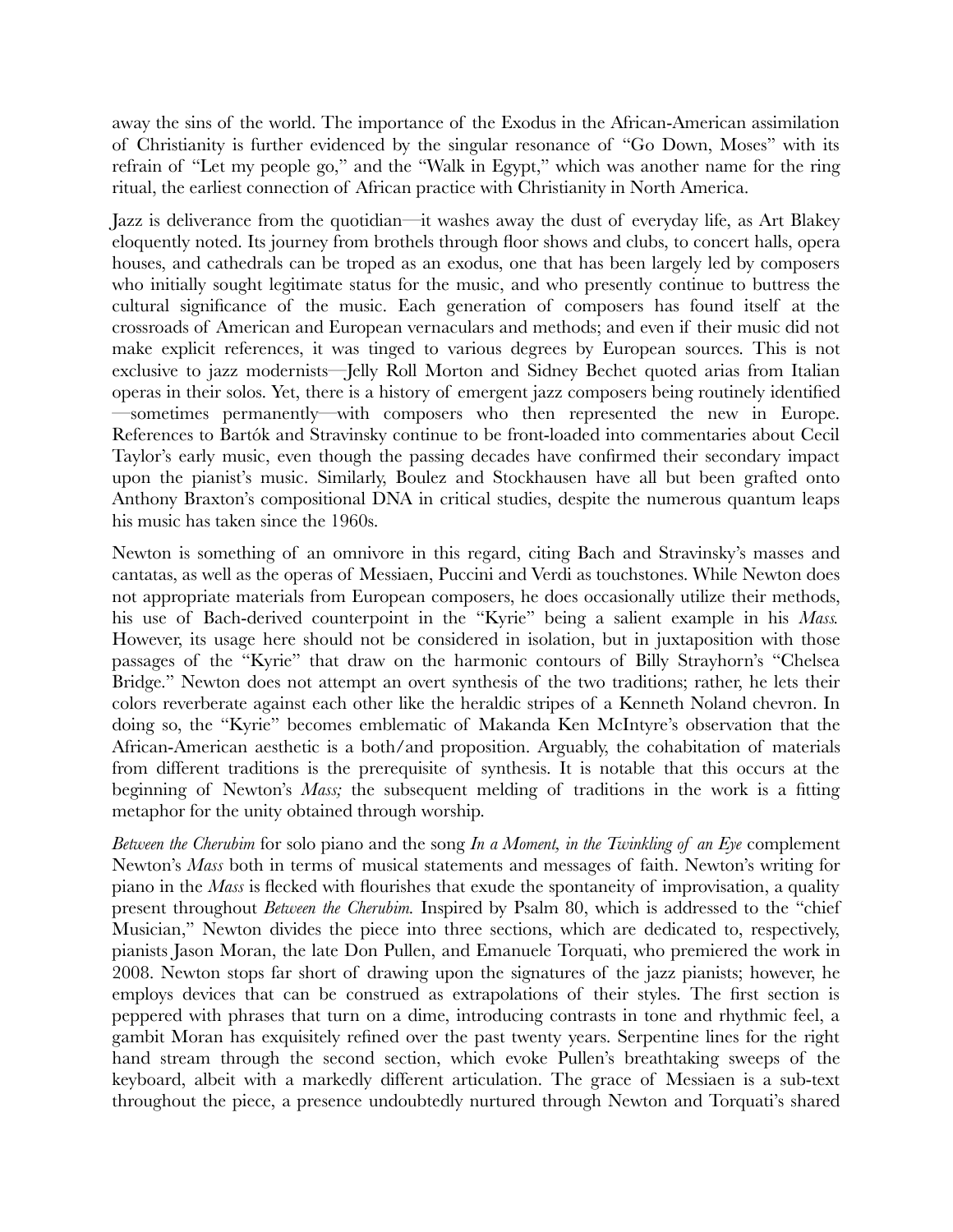#### passion for Messiaen's *Catalogue D'Oiseaux*.

Inspired by Bach, who incorporated English, French and Italian dances into his sacred music, and Thomas A. Dorsey, who shaped gospel music out of the blues, *In a Moment, in the Twinkling of an Eye* is a stand-alone example of Newton's transformations of secular materials through the use of sacred texts, in this case a passage from 1st Corinthians. Newton's writing for voice in the initial passages of the song resembles that of his *Mass,* his emphasis on diction and dynamics echoing the African-American tradition of concert singing, a historically busy intersection between sacred and secular forms of music. Newton then introduces rhythmically robust materials brimming with phrases based on intervallic cycles, a nod to the late Sixties-early Seventies compositions of McCoy Tyner and Circle-era Chick Corea. Like the jazz artist who ends a set with flag-waving blowing, James Newton ends his first collection of sacred music with a victorious trump.

—Bill Shoemaker, January 2011

#### **Mass**

| Kyrie, eleison.   | Lord, have mercy.   |
|-------------------|---------------------|
| Christe, eleison. | Christ, have mercy. |
| Kyrie, eleison.   | Lord, have mercy.   |

#### *Gloria*

| Gloria in excelsis Deo,                     | Glory to God in the highest                           |
|---------------------------------------------|-------------------------------------------------------|
| et in terra pax hominibus bonae voluntatis. | And on earth peace to men of goodwill.                |
| Laudamus te. Benedicimus te.                | We praise you. We bless you.                          |
| Adoramus te. Glorificamus te.               | We adore you. We glorify you.                         |
| Gratias agimus tibi propter magnam          | We give you thanks for your great glory.              |
| gloriam tuam.                               |                                                       |
| Domine Deus, Rex coelestis,                 | Lord God, Heavenly King,                              |
| Deus Pater omnipotens,                      | Almighty God the Father,                              |
| Domine Fili unigenite, Jesu Christe;        | Lord Jesus Christ, only Son of the Father;            |
| Domine Deus, Agnus Dei, Filius Patris:      | Lord God, Lamb of God, Son of the Father:             |
| qui tollis peccata mundi,                   | You take away the sins of the world,                  |
| miserere nobis;                             | have mercy on us;                                     |
| qui tollis peccata mundi,                   | You take away the sins of the world,                  |
| suscipe deprecationem nostram;              | receive our prayer;                                   |
| qui sedes ad dexteram Patris,               | You sit at the right hand of the Father,              |
| miserere nobis.                             | have mercy on us.                                     |
| Quoniam tu solus Sanctus,                   | For you alone are holy,                               |
| tu colus Dominus,                           | You alone are the Lord,                               |
| tu solus Altissimus, Jesu Christe,          | You alone are the Most High, Jesus Christ,            |
| Cum Sancto Spiritu in gloria Dei Patris.    | with the Holy Spirit, in the glory of God the Father. |
| Amen.                                       | Amen.                                                 |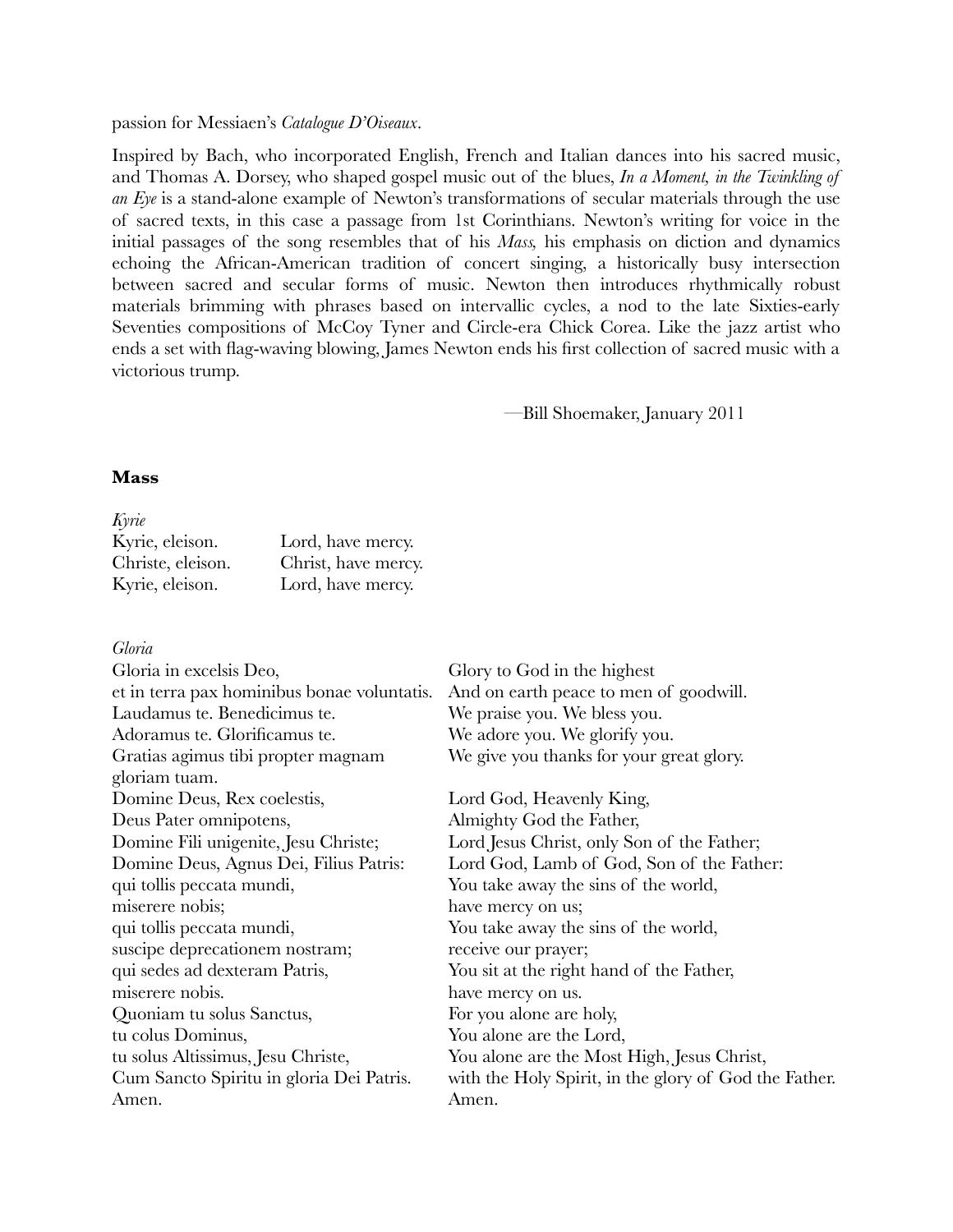*Credo*

Credo in unum Deum, Patrem omnipotentem, factorem coeli et terrae, visibilium omnium, et invisibilium.

Et in unum Dominum Jesum Christum Filium Dei unigenitum.

Et ex Patre natum ante omnia saecula.

Deum de Deo, lumen de lumine, Deum verum de Deo vero.

Genitum, non factum, consubstantialem Patri; per quem onmia facta sunt.

Qui propter nos homines et propter nostram salutem descendit de coelis.

Et incarnatus est de Spiritu Sancto ex Maria Virgine:

et homo factus est.

Crucifixus etiam pro nobis: sub Pontio Pilato passus, et sepultus est.

Et resurrexit tertia die, secundum Scripturas.

Et ascendit in coelum: sedet ad dexteram Patris.

Et iterum venturus est cum gloria judicare vivos et mortuos:

cujus regni non erit finis.

Et in Spiritum Sanctum, Dominum et vivificantem:

qui ex Patre Filioque procedit.

Qui cum Patre et Filio simul adoratur et conglorificatur:

qui locutus est per Prophetas.

Et unam sanctam catholicam et apostlicam Ecclesiam,

Confiteor unum baptisma in remissionem peccatorum,

Et exspecto resurrectionem mortuorum,

Et vitam venturi saeculi. Amen.

*Credo*

I believe in one God, the Father, the Almighty, maker of heaven and earth,

Of all that is seen and unseen.

I believe in one Lord Jesus Christ, the only Son of God,

eternally begotten of the Father.

God from God, Light from Light, true God from true God;

begotten, not made; of one being with the Father; through Him all things were made.

For us men, and for our salvation, He came down from heaven;

by the power of the Holy Spirit He became incarnate from the Virgin Mary and was made man.

For our sake He was crucified under Pontius Pilate, He suffered death and was buried.

On the third day He rose again in accordance with the Scriptures;

He ascended into heaven, and is seated at the right hand of the Father.

He shall come again in glory to judge both the living and dead,

and His kingdom shall have no end.

I believe in the Holy Spirit, the Lord, the giver of life,

Who proceeds from the Father and the Son;

with the Father and the Son He is worshipped and glorified;

He has spoken through the prophets.

I believe in one holy, catholic and apostolic Church,

I acknowledge one baptism for the forgiveness of sins,

and I look for the resurrection of the dead,

And the life of the world to come. Amen.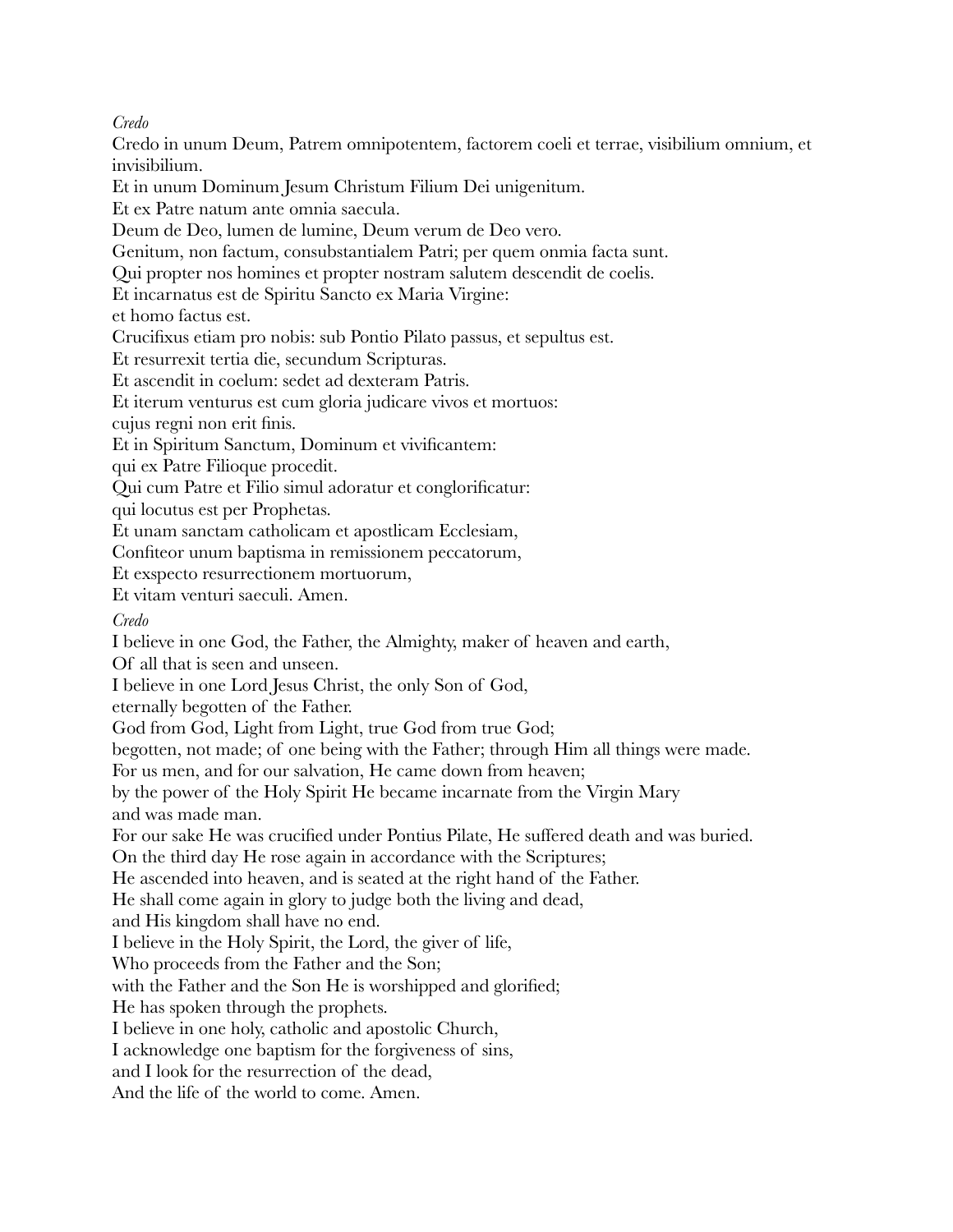| <i>Sanctus</i>                                                                          |                                      |
|-----------------------------------------------------------------------------------------|--------------------------------------|
| Sanctus, Sanctus, Sanctus Dominus Deus Sabaoth; Holy, holy, holy Lord, God of power and |                                      |
|                                                                                         | might;                               |
| Pleni sunt caeli et terra gloria tua.                                                   | Heaven and earth are full of         |
|                                                                                         | your glory.                          |
| Hosanna in excelsis.                                                                    | Hosanna in the highest.              |
| Benedictus quit venit in nomine Domini.                                                 | Blessed is he who comes in the name  |
|                                                                                         | of the Lord.                         |
| Hosanna in excelsis.                                                                    | Hosanna in the highest.              |
|                                                                                         |                                      |
|                                                                                         |                                      |
| Agnus Dei                                                                               |                                      |
| Agnus Dei, qui tollis peccata mundi, miserere nobis.                                    | Lamb of God, you take away           |
|                                                                                         | the sins of the world; have mercy on |
|                                                                                         | us.                                  |
| Agnus Dei, qui tollis peccata mundi, dona nobis pacem.                                  | Lamb of God, you take away the sins  |
|                                                                                         | of the world; grant us peace.        |

# **In a Moment, in the Twinkling of an Eye**

1st Corinthians 15:34–58 KJV

Awake to righteousness, and sin not; for some have not the knowledge of God: I speak this to your shame.

But some man will say, How are the dead raised up? And with what body do they come? Thou fool, that which thou sowest is not quickened, except it die: And that which thou sowest, thou sowest not that body that shall be, but bare grain, it may chance of wheat, or of some other grain: But God giveth it a body as it hath pleased him, and to every seed his own body. All flesh is not the same flesh: but there is one kind of flesh of men, another flesh of beasts, another of fishes, and another of birds. There are also celestial bodies, and bodies terrestrial: but the glory of the celestial is one, and the glory of the terrestrial is another. There is one glory of the sun, and another glory of the moon, and another glory of the stars: for one star differeth from another star in glory.

So also is the resurrection of the dead. It is sown in corruption; it is raised in incorruption: It is sown in dishonor; it is raised in glory: it is sown in weakness; it is raised in power: It is sown a natural body; it is raised a spiritual body. There is a natural body, and there is a spiritual body. And so it is written, the first man Adam was made a living soul; the last Adam was made a quickening spirit. Howbeit that was not first which is spiritual, but that which is natural; and afterward that which is spiritual. The first man is of the earth, earthy: the second man is the Lord from heaven. As is the earthy, such are they also that are earthy: and as is the heavenly, such are they also that are heavenly. And as we have borne the image of the earthy, we shall also bear the image of the heavenly.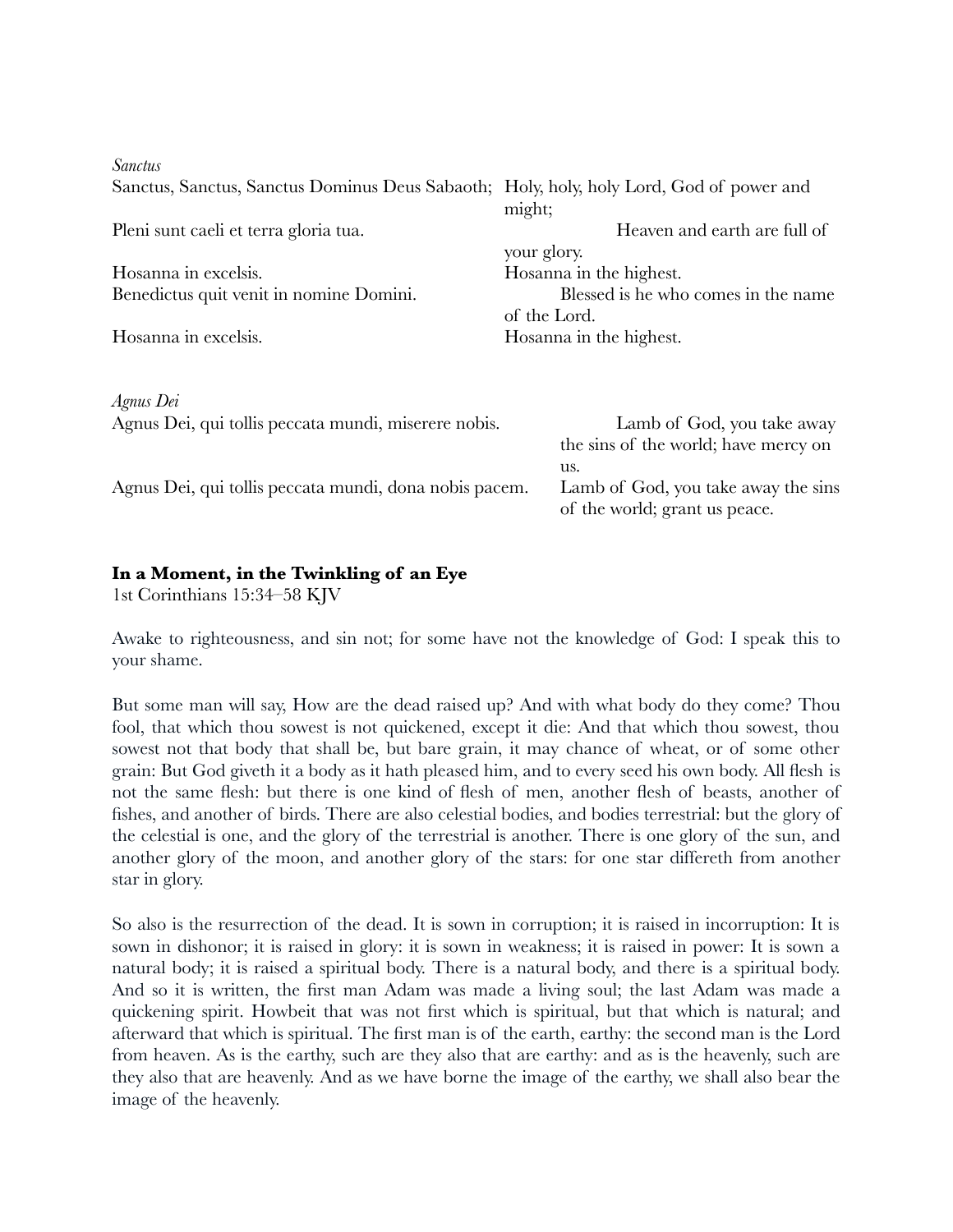Now this I say, brethren, that flesh and blood cannot inherit the kingdom of God; neither doth corruption inherit incorruption. Behold, I shew you a mystery; we shall not all sleep, but we shall all be changed, in a moment, in the twinkling of an eye, at the last trump: for the trumpet shall sound, and the dead shall be raised incorruptible, and we shall be changed. For this corruptible must put on incorruption, and this mortal must put on immortality. So when this corruptible shall have put on incorruption, and this mortal shall have put on immortality, then shall be brought to pass the saying that is written, Death is swallowed up in victory. O death, where is thy sting? O grave, where is thy victory? The sting of death is sin; and the strength of sin is the law. But thanks be to God, which giveth us the victory through our Lord Jesus Christ.

Therefore, my beloved brethren, be ye steadfast, unmovable, always abounding in the work of the Lord, forasmuch as ye know that your labor is not in vain in the Lord.

Composer/flutist **James Newton**'s compositions and performances encompass chamber, symphonic, and electronic music, compositions for ballet and modern dance, and numerous jazz and world music contexts. He is one of the world's true flute virtuosos in numerous musical idioms.

Mr. Newton has been the recipient of many awards, fellowships, and grants, including Guggenheim and Rockefeller Fellowships, Montreux Grande Prix Du Disque and Downbeat International Critics Jazz Album of the Year, as well as being voted the top flutist for a recordbreaking twenty-three consecutive years in Downbeat Magazine's International Critics Poll.

Described as a musician's renaissance man, Newton has performed with and composed for many notable artists in the jazz and classical fields, including Mingus Dynasty, Buddy Collette, the New York Philharmonic, John Carter, David Murray, Anthony Davis, Aurèle Nicolet, Donald McKayle, Vladimir Spivakov and the Moscow Virtuosi, Jon Jang, Sir Roland Hanna, Jose Limon Dance Company, Cecil Taylor, Bennie Maupin, the Los Angeles Master Chorale, Andrew Cyrille, Mark Dresser, Frank Wess, Henry Threadgill, Wu Man, Red Callender, Southwest Chamber Music, Bobby Hutcherson, Dino Saluzzi, Zakir Hussain, San Francisco Ballet, Herbie Hancock, Bobby Bradford, Charlie Haden, and the Los Angeles Philharmonic New Music Group.

Newton currently holds a professorship at the University of California at Los Angeles in the Department of Ethnomusicology. In May of 2005 Newton was awarded a Doctor of Arts Degree, Honoris Causa, from California Institute of the Arts. www.jamesnewtonmusic.com

**Grant Gershon** is Music Director of the widely acclaimed Los Angeles Master Chorale and Associate Conductor of the Los Angeles Opera. Well known as a champion of new music, Gershon has led world-premiere performances of works by John Adams, Louis Andriessen, Christopher Rouse, Steve Reich, and Chinary Ung, among many others. He has also conducted the first performances of *The Grapes of Wrath* by Ricky Ian Gordon and *Il Postino* (featuring Placido Domingo) by Daniel Catán. His recent discography includes music of Nico Muhly on Decca Records and two releases of music of Steve Reich for Nonesuch Records.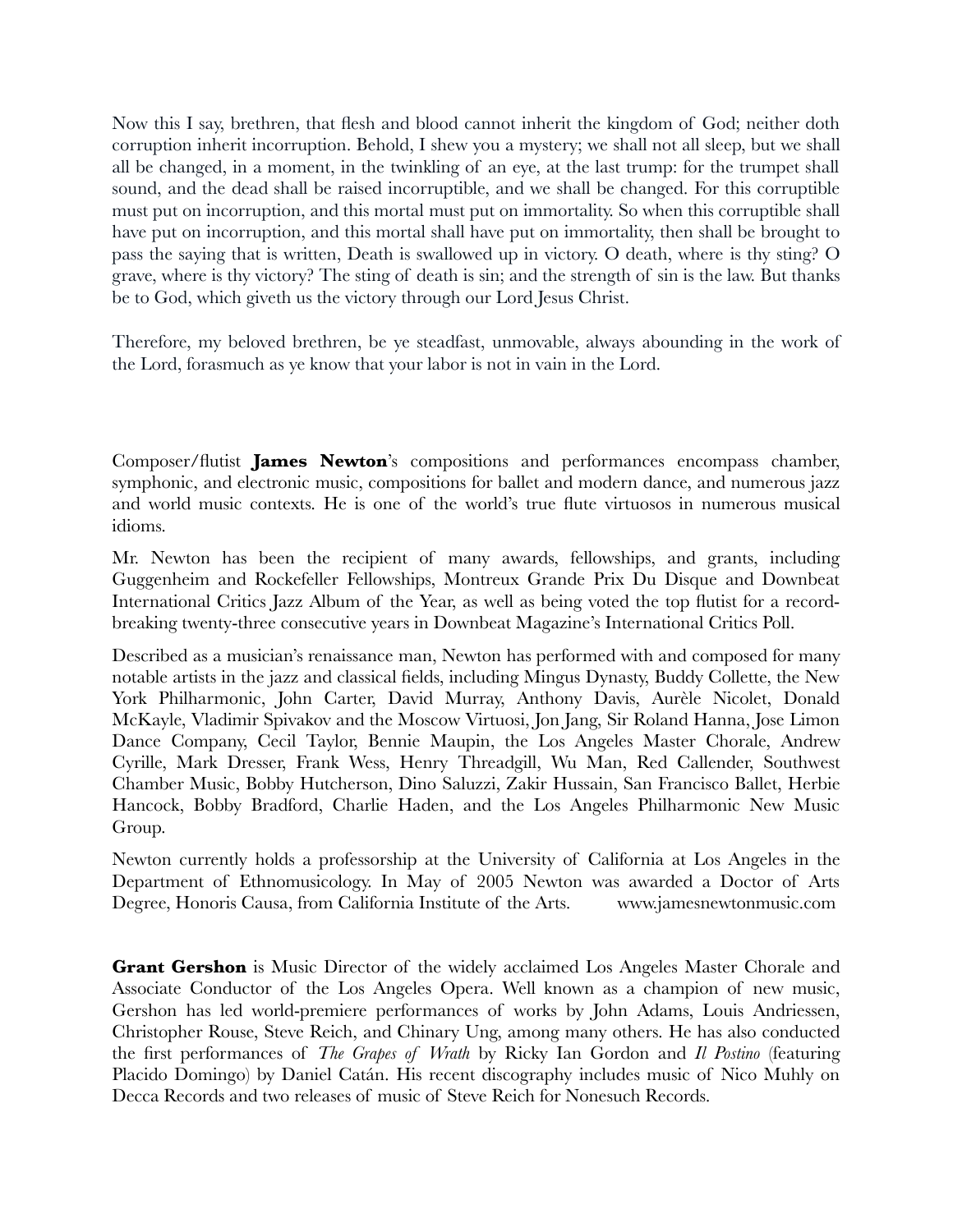Tenor **Daniel Chaney** has appeared as a soloist with the Los Angeles Master Chorale and the Los Angeles Bach Festival. He has also performed with Los Angeles Opera Chorus, the Roger Wagner Chorale as well as recording for a number of major films including *Avatar, Lady in the Water* and *Watchman.*

**Gloria Cheng** is a preeminent performer of contemporary music, whose devotion to and advocacy of new music has led to close collaborations with the leading composers of our time. Her playing is regularly praised for its unassuming virtuosity and depth, and her recitals and recordings are noted for exploring significant interconnections between composers. Her 2008 Telarc CD of solo works by Lutoslawski, Salonen, and Stucky, was awarded the Grammy® in the category of Best Instrumental Soloist Performance (without Orchestra).

Critically acclaimed soprano **Elissa Johnston** has appeared with the Los Angeles Philharmonic, Atlanta Symphony, Colorado Symphony, St. Paul Chamber Orchestra, and Oregon Bach Festival, among others, in repertoire ranging from Bach solo cantatas, Haydn's *Creation* and Brahms's *Requiem,* to Barber's *Knoxville, Summer of 1915*, Messiaen's *Harawi,* and David Lang's *The Little Match Girl Passion*. Her performances have included world premieres by such composers as Chinary Ung, Jorge Liderman and James Newton.

**Tracy Van Fleet** has performed as a soloist with the Los Angeles Master Chorale, Naples Philharmonic, Los Angeles Bach Festival, San Diego Chamber Orchestra, Pasadena Symphony, and others. Other companies she has performed with include the Los Angeles Opera, Los Angeles Philharmonic, Pacific Symphony, Hollywood Bowl Orchestra, and San Diego Opera. Ms. Van Fleet earned a Master and Bachelor of Music in Vocal Performance from the University of Southern California. www.TracyVanFleet.com.

**Gary Bovyer** is principal clarinetist of the Long Beach Symphony and the Hollywood Bowl Orchestra. In addition he enjoys a varied musical career as a chamber musician, soloist, period clarinetist and teacher. He has been an active clarinetist in the Los Angeles recording studios for more than twenty-five years and can be heard as principal clarinetist on many of the motion picture scores of James Horner, Danny Elfman and David Newman.

**Julie Feves** performs extensively as a soloist, chamber performer and orchestra principal in music ranging from the baroque to the avant-garde. She serves as principal bassoonist with the Long Beach Symphony, and appears regularly with her baroque group, Bach's Circle, with the New Century Players, and with Chamber Music Northwest. Ms. Feves is Associate Dean at The Herb Alpert School of Music at California Institute of the Arts.

Puerto Rican baritone **Abdiel González** currently resides in Long Beach, California. Roles he has performed include Mercutio in *Roméo et Julliette,* Athanaël in *Thaïs,* Enrico in *Lucia di Lammermoor,* Pandolfe in *Cendrillon,* Guglielmo in *Cosí fan Tutte,* and Papageno in *Die Zauberflöte*. In concert he has performed as a soloist in Handel's *Messiah,* Orff 's *Carmina Burana,* Fauré's *Requiem,* Bach's *St. Matthew Passion* and *St. John Passion,* Brahms's *Requiem,* and Britten's *War Requiem.*

**Mark Menzies** has established a world-wide reputation as a new-music performer. His career as a pianist, violinist/violist, and conductor has seen performances in Europe, Brazil, Mexico, Australia, Japan, New Zealand (where he was born), and across the United States, including a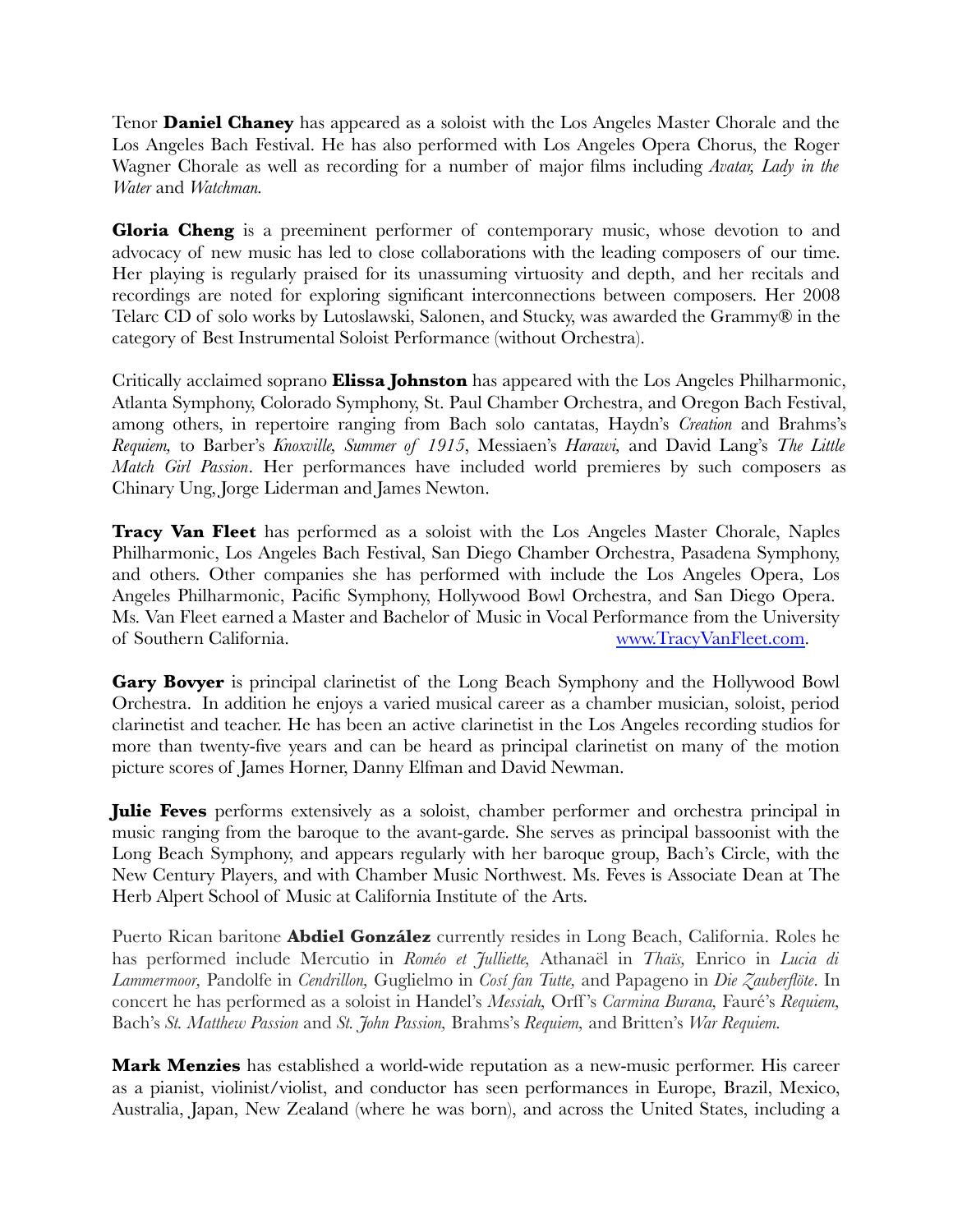series of appearances at New York's Carnegie Hall.

A Boston native, violinist **Ralph Morrison** earned a B.A. in Comparative Literature at Columbia University before leaving New York for the wilds of Los Angeles, where he has resided for thirty-one years, performing on hundreds of commercial, television, and Hollywood film scores, and some classics of contemporary recording artists. He served for many years as concertmaster for the Los Angeles Music Center Opera Orchestra, and for the Los Angeles Chamber Orchestra, under both Iona Brown and Christoph Perick.

**Kazi Pitelka** serves as principal viola of the Los Angeles Opera, the Los Angeles Master Chorale, and the Long Beach Symphony. As a member of Xtet for twenty-five years she has happily immersed herself in the music of the twentieth century. Her long career has taken her from working with Motown greats in the Seventies to this year's hit movies.

**Vicki Ray** is a founding member of Piano Spheres and also serves as the pianist and artistic director of the award-winning California E.A.R. Unit. Her numerous CDs cover a wide stylistic range, from premiere recordings of Reich and Andriessen to the semi-improvised structures of Leo Wadada Smith to the ethereal worlds of Morton Feldman. Ms. Ray is the head of keyboard studies at the California Institute of the Arts where she was recently awarded the first Hal Blaine Chair in Musical Performance. www.vickiray.org

French cellist **Cécilia Tsan** graduated from the Paris Conservatory (First Prize *summa cum laude*) under André Navarra. She then became a prizewinner at various international competitions (Florence, Barcelona and Paris) and has toured all over the world as a soloist and a chamber musician. She has recorded several CDs to critical acclaim. Currently Principal Cellist with the Long Beach Symphony Orchestra, she has also played for hundreds of films scores in Hollywood. www.ceciliatsan.com

**Lynn Vartan** is an international performer and educator who is an advocate for diversity in music. She has been a featured performer in Vietnam, Thailand, Cambodia, Mexico and Europe, in addition to frequent solo appearances in Los Angeles and elsewhere in the United States. She has recorded for ECM, New World Records, Yarlung Records, and Albany Records, and was Grammy® nominated three times on Cambria with Southwest Chamber Music. Ms. Vartan endorses Remo, Paiste, Innovative Percussion, and Marimba One.

**Gary Woodward** is the Principal Flutist of the Los Angeles Opera Orchestra. As a freelance musician he has performed with the Los Angeles Philharmonic, Los Angeles Chamber Orchestra, Pacific Symphony, Joffrey Ballet, and Pasadena Symphony. He is a founding member of the contemporary ensemble Xtet. He has released two albums: *Poem: Works for Flute and Piano* with pianist Brooks Smith and *The Complete Flute Sonatas of J.S. Bach* with Grant Gershon and Roger Lebow.

**David H. Young** earned degrees from the Eastman School and the University of Southern California, studying with Oscar Zimmerman, Peter Mercurio, and Dennis Trembly. A former member of the Rochester Philharmonic, Dallas Symphony, and the Los Angeles Chamber Orchestra, he is currently principal bass with the Los Angeles Opera Orchestra and principal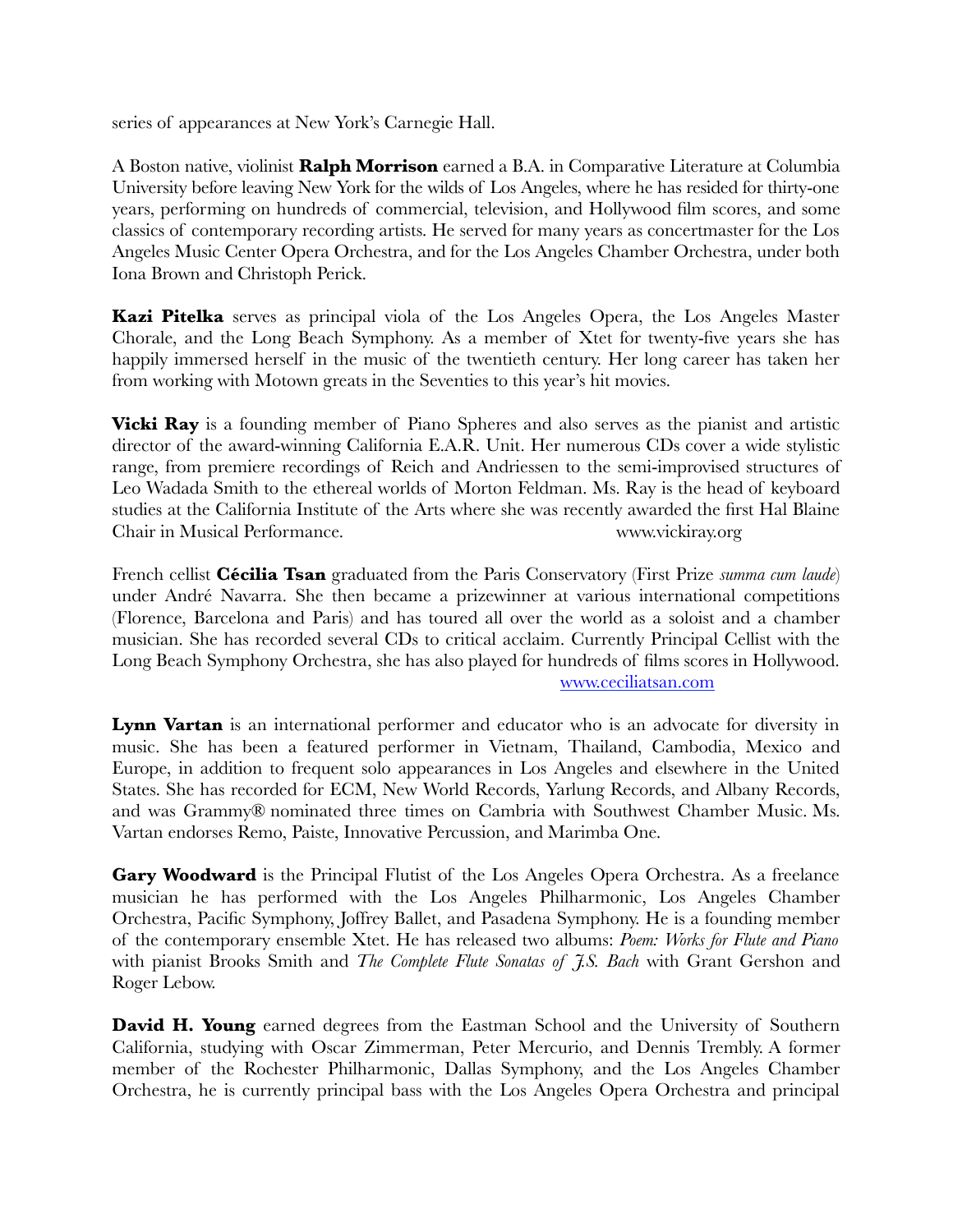bass with the Santa Barbara Chamber Orchestra. Teaching at the Colburn School of Performing Arts, he also founded and leads the Colburn School Double Bass Ensemble.

### SELECTED DISCOGRAPHY

*Above Is Above All.* Contour Records 926-2. *The African Flower.* Blue Note CDP 7 46292-2. *As the Sound of Many Waters.* James Newton, San Francisco Contemporary Music Players. New World Records 80579-2. *Axum.* James Newton, solo flute. ECM 1214-1. *David Murray/James Newton Quintet.* DIW 906. *If Love.* James Newton Quartet. Jazz Line 20-844. *Romance and Revolution.* Blue Note CDP 7 46431-2. *Suite for Frida Kahlo.* James Newton Ensemble. Audioquest Records AQ 1023. *One Night with Blue Note: The Historic All-Star Reunion Concert.* James Newton, Herbie Hancock, Tony Williams, Ron Carter, Bobby Hutcherson and others. Blue Note DVD.

Producer: James Newton; Grant Gershon and James Newton (*Mass*)

Engineers: Fred Vogler, Tim Boot

Assistant Engineers: Richard Morris, Sergey Parfenov

Editing: Fred Vogler, Richard Morris, and James Newton

*Mass* was recorded August 22 and 23, 2009. *In a Moment, in the Twinkling of an Eye* was recorded December 10, 2009. *Between the Cherubim* was recorded February 6, 2010. All works were recorded in Zipper Hall, the Colburn School of Music.

Music Copying: Brian Benison Music

Digital mastering: Paul Zinman, SoundByte Productions Inc., NYC

Cover art, including size, gallery credit, date, format of art (pastel, etc):

Design: Bob Defrin Design, Inc., NYC

### **This recording was made possible by a grant from the Francis Goelet Charitable Lead Trust.**

Southwest Chamber Music commissioned the *Credo* with the help of a grant from Meet the Composer Commissioning Music/USA commission. The Metastasio Festival, Prato, Italy, commissioned all the other movements of the *Mass. In a Moment, in the Twinkling of an Eye* was commissioned by bassoonist Julie Feves.

### **Acknowledgments**

I want to thank my precious wife Jo Ann Newton for her love, full support, and deep understanding during the composing and recording phases of this project. Her support coordinating the recording process was invaluable to all as was her belief in the mission. Without my dear friend Grant Gershon this project would not have happened. Grant's awe-inspiring musicianship, leadership and extreme musical sensitivity lifted the *Mass* up, far beyond the dreams of the composer. Grant also brought an incredible group of singers and instrumentalists who work with him in the Los Angeles Master Chorale and Los Angeles Opera. Elissa, Tracy, Daniel, Abdiel, Gary W., Gary B., Ralph, Kazi, Cécilia, David, Vicki, and Lynn—thank you so much for the passion, intense work ethic, and artistry and joy that all of you brought to the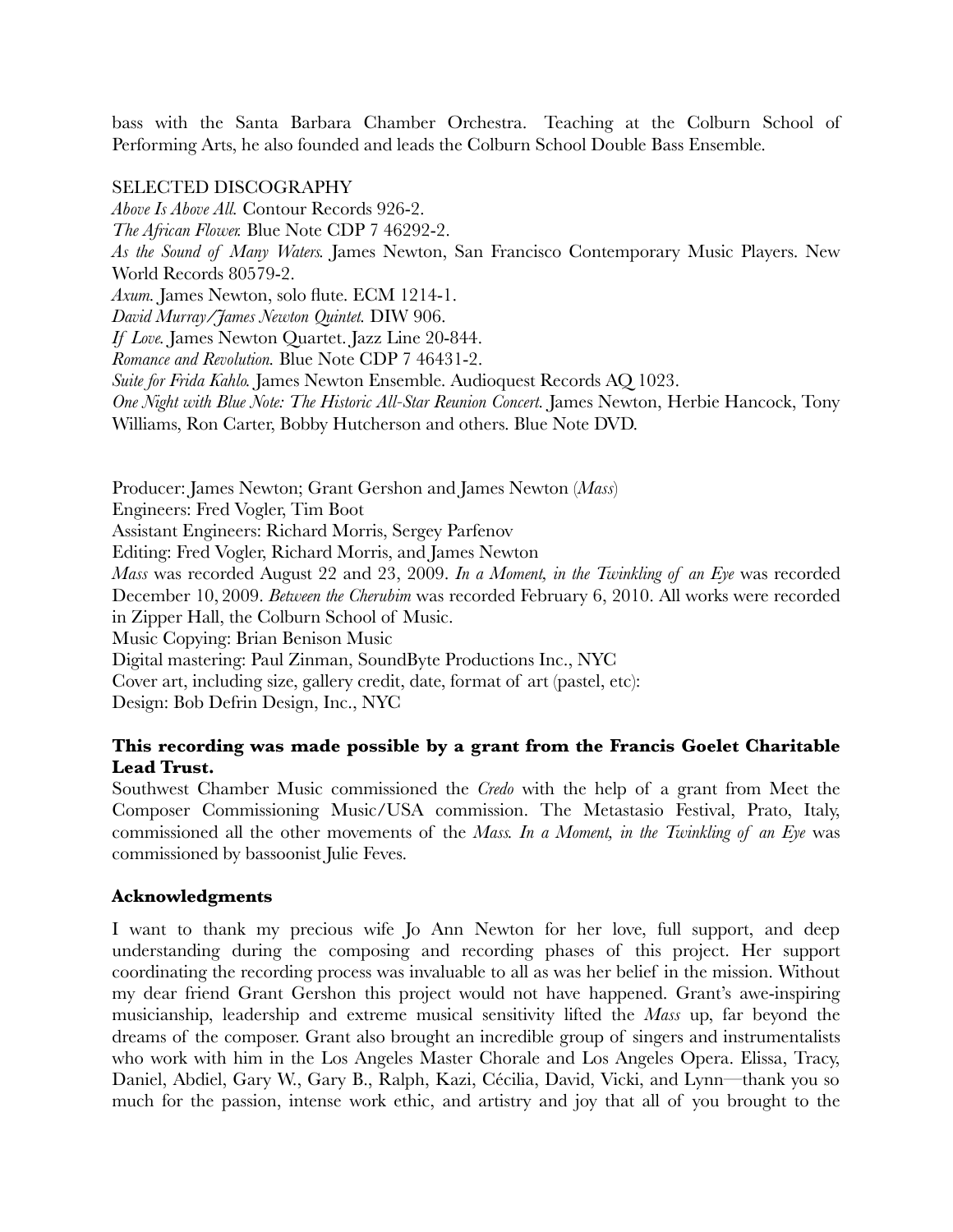recording of the *Mass.* Each of you gave your all. I must thank my friend Gloria Cheng for being such a great musician who can look into the souls of composers and deliver performances, which truly illuminate and inspire. Elissa, Julie, Gary and Mark, thank you so much for working so hard to give an inspired and profoundly soulful performance of *In a Moment, in the Twinkling of an Eye.* I pray that this ensemble stays together and attracts other composers to create works for it!

The other person who played a crucial role in the development of this work is my dear friend Stefano Zenni. When this work only had the *Credo* you stepped in with great love and support. Because of your support, the Metastasio Festival in Prato, Italy commissioned the completion of the *Mass,* providing a fantastic group of singers and instrumentalists from an incredible faculty at the Scuola di Musica Giuseppe Verdi in Prato to perform the premiere in Chiesa San Francesco. You, your wonderful family and our friendship mean the world to me, Stefano. To Paolo Ponzecchi, director of the Scuola di Musica Giuseppe Verdi, thank you for your warm support, vision and coordination.

Many thanks to the two-time Grammy-winning conductor and Artistic Director Jeff von der Schmidt and Southwest Chamber Music for commissioning and premiering the *Credo.* Your amazing gifts have illuminated many beautiful performances of my music through the years. Special thanks to Fred Vogler for using your great expertise and gifts to capture the music at its best. Thank you Brian Benison for doing a phenomenal job on all of the music copying for this recording. Your skills and wonderful spirit have been absolutely invaluable in this and many other projects. To my children James III, Jeannelle and Sydney Newton, our love truly reflects the glory of God. Special thanks to our dearly loved friends who traveled to Prato for the premiere of *Mass* — Ruth Naomi Floyd (a great musician and friend who is a huge inspiration in my life); Ha Nguyen, Anna Ouroumian, and my dear cousin, Camorrow Jones, I love you all. To my two mothers, Alma Newton and Alvera Bennett, thank you for your prayers, wisdom and unwavering dedication to the teachings of Jesus Christ.

### FOR NEW WORLD RECORDS:

Herman E. Krawitz, President; Lisa Kahlden, Vice-President; Paul M. Tai, Director of Artists and Repertory; Mojisola Oké, Bookkeeper; Angelica Sanchez, Production Associate.

### ANTHOLOGY OF RECORDED MUSIC, INC., BOARD OF TRUSTEES:

Milton Babbitt (1916–2011); Amy Beal; Thomas Teige Carroll; Robert Clarida; Emanuel Gerard; David Hamilton (Emeritus); Rita Hauser (Emeritus); Lisa Kahlden; Herman E. Krawitz; Fred Lerdahl; Robert Marx; Elizabeth Ostrow; Cynthia Parker; Larry Polansky; Don Roberts (Emeritus); Patrick Smith (Emeritus); Paul M. Tai; Blair Weille.

### Francis Goelet (1926–1998), Chairman

For a complete catalog, including liner notes, visit our Web site: www.newworldrecords.org. New World Records, 20 Jay Street, Suite 1001, Brooklyn, NY 11201 Tel (212) 290-1680 Fax (212) 290-1685 E-mail: info@newworldrecords.org & © 2011 Anthology of Recorded Music, Inc. All rights reserved. Printed in U.S.A.